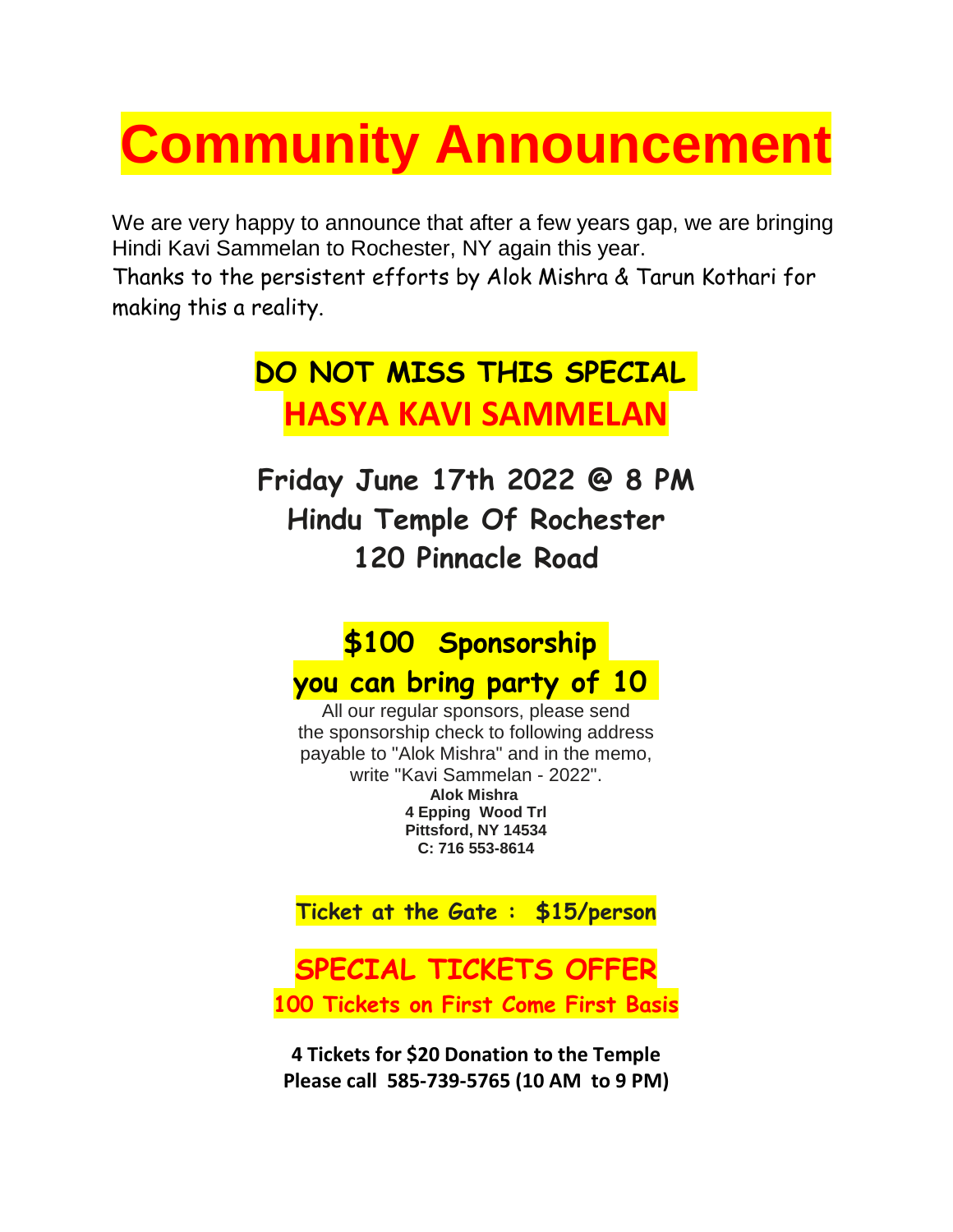# **HASYA KAVI SAMMELAN POETS**

**Click YOUTUBE Links See attached PDF for more details**

### **TEJ NARAYAN SHARMA of Gwalior, is a leading satirist of eminence**

He is known for his unique style of humor and satire - reminding of late Sharad Joshi. 'Bechain' is his pen name. His poetry has a mixture of engaging humor and penetrating satire on society, human-relations, and politics. His humorous poems contain a deep and enchanting sarcasm on day to day problems of life in which foolishness, foibles and follies are exposed and held up to ridicule with the intent to improve the society and the humanity.

Tej Narayan is a law graduate and a lawyer by profession. He has participated in over thousand national and international Kavi Sammelans since 1990s,

### **[TEJ NARAYAN SHARMA](https://www.youtube.com/watch?v=QXlvMEa1Ms8) – YouTube link**

#### **DEEPAK GUPTA of Faridabad, a Delhi University graduate**

and a member of a zonal Governing Body in the Ministry of Culture, Government of India, is a renowned Hindi poet of Hasya Ras genre. He is famous for his poetry of expressional humor and quick-witted laughter. He is admired for his comic exuberance and spontaneity. His poems reveal that Deepak is a keen, amused, and at times sardonic observer of the kaleidoscope of human life. His comedic bards exude wit, wisdom, and cleverness that tickle the audience's funny bones, keeping them on their toes and laughing outloud.

**[DEEPAK GUPTA](https://www.youtube.com/watch?v=SOIIyesdCwY) - YouTube link**

#### **ANKITA SINGH, a gifted poetess known for her melodious velvety**

**voice** and spellbinding renditions, was born and brought up in Gaya, Bihar. She is a gold medalist from Rajasthan University who taught computer science at Bangalore